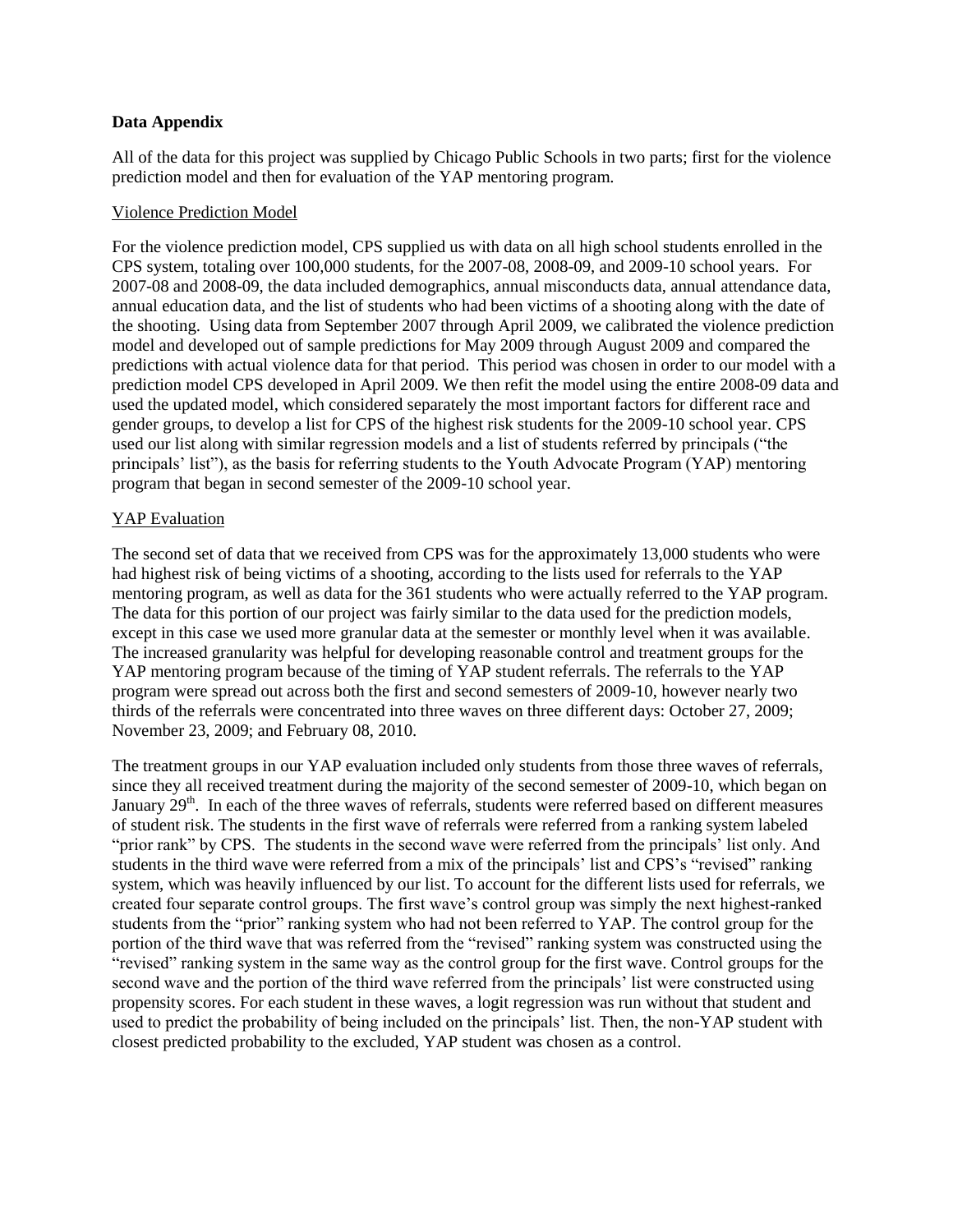|                                        | Mean             | <b>Full Sample</b>  | African<br>American<br>Males | Hispanic<br>Males |
|----------------------------------------|------------------|---------------------|------------------------------|-------------------|
|                                        | 0.488            | 0.003               |                              |                   |
| Male                                   | (0.500)          | (0.000)             |                              |                   |
| African American                       | 0.510            |                     |                              |                   |
|                                        |                  | 0.001               |                              |                   |
| Hispanic                               | (0.500)<br>0.363 | (0.001)<br>0.000    |                              |                   |
|                                        |                  |                     |                              |                   |
| <b>Times Shot Previously</b>           | (0.481)          | (0.001)             |                              |                   |
|                                        | 0.002            | 0.008               | 0.011                        | $-0.012$          |
|                                        | (0.048)<br>0.000 | (0.003)<br>0.347    | (0.007)<br>0.799             | (0.008)           |
| Serious Misconducts Per Day            |                  |                     |                              | $-0.327$          |
|                                        | (0.002)<br>0.250 | (0.093)<br>0.000    | (0.231)                      | (0.231)           |
| New to High School                     |                  |                     | $-0.001$                     | 0.000             |
|                                        | (0.433)<br>0.047 | (0.000)             | (0.001)                      | (0.001)           |
| <b>English Literacy</b>                |                  | 0.000               | $-0.005$                     | $-0.001$          |
|                                        | (0.211)          | (0.001)<br>$-0.001$ | (0.008)                      | (0.001)           |
| <b>Charter School</b>                  | 0.111            |                     | $-0.002$                     | $-0.001$          |
|                                        | (0.314)          | (0.001)             | (0.002)                      | (0.002)           |
| Selective School                       | 0.357            | 0.001               | 0.000                        | 0.001             |
|                                        | (0.479)          | (0.000)             | (0.001)                      | (0.001)           |
| <b>Military School</b>                 | 0.018            | $-0.001$            | $-0.002$                     | 0.000             |
|                                        | (0.133)          | (0.001)             | (0.004)                      | (0.002)           |
| <b>Alternative School</b>              | 0.032            | 0.001               | 0.000                        | 0.012             |
|                                        | (0.176)          | (0.001)             | (0.003)                      | (0.004)           |
| Special School                         | 0.008            | 0.000               | 0.000                        | $-0.001$          |
|                                        | (0.091)          | (0.002)             | (0.006)                      | (0.004)           |
| School Per Capita Shooting History     | 0.002            | 0.152               | 0.119                        | 0.265             |
|                                        | (0.005)          | (0.040)             | (0.092)                      | (0.117)           |
| Overage                                | 0.100            | 0.002               | 0.006                        | 0.002             |
|                                        | (0.300)          | (0.001)             | (0.002)                      | (0.001)           |
| 1 or 2 Credits Behind                  | 0.078            | $-0.001$            | $-0.001$                     | $-0.001$          |
|                                        | (0.268)          | (0.001)             | (0.002)                      | (0.001)           |
| More Than 2 Credits Behind             | 0.158            | 0.001               | 0.002                        | 0.000             |
|                                        | (0.365)          | (0.001)             | (0.002)                      | (0.001)           |
| <b>Emotional Behavioral Disability</b> | 0.027            | 0.001               | 0.002                        | $-0.001$          |
|                                        | (0.162)          | (0.001)             | (0.003)                      | (0.003)           |
| <b>Other Learning Disability</b>       | 0.140            | $-0.001$            | $-0.004$                     | 0.000             |
|                                        | (0.347)          | (0.001)             | (0.002)                      | (0.001)           |
| Free Lunch Status                      | 0.813            | 0.000               | 0.000                        | 0.000             |
|                                        | (0.390)          | (0.001)             | (0.002)                      | (0.002)           |
| <b>ISAT Math Score</b>                 | 173.113          | 0.000               | 0.000                        | 0.000             |
|                                        | (124.858)        | (0.000)             | (0.000)                      | (0.000)           |
| <b>ISAT Reading Score</b>              | 161.060          | 0.000               | 0.000                        | 0.000             |
|                                        | (116.181)        | (0.000)             | (0.000)                      | (0.000)           |
| % of Days Suspended<br>Juvenile Jail   | 0.009            | 0.030               | 0.000                        | 0.140             |
|                                        | (0.030)          | (0.007)             | (0.018)                      | (0.020)           |
|                                        | 0.015            | 0.024               | 0.025                        | 0.014             |
|                                        | (0.120)          | (0.001)             | (0.003)                      | (0.004)           |
| <b>Adult Detention Center</b>          | 0.003            | 0.007               | 0.009                        | $-0.006$          |
|                                        | (0.059)          | (0.003)             | (0.006)                      | (0.007)           |
| % of Days Absent                       | 0.141            | 0.012               | 0.024                        | 0.016             |
|                                        | (0.161)          | (0.001)             | (0.003)                      | (0.003)           |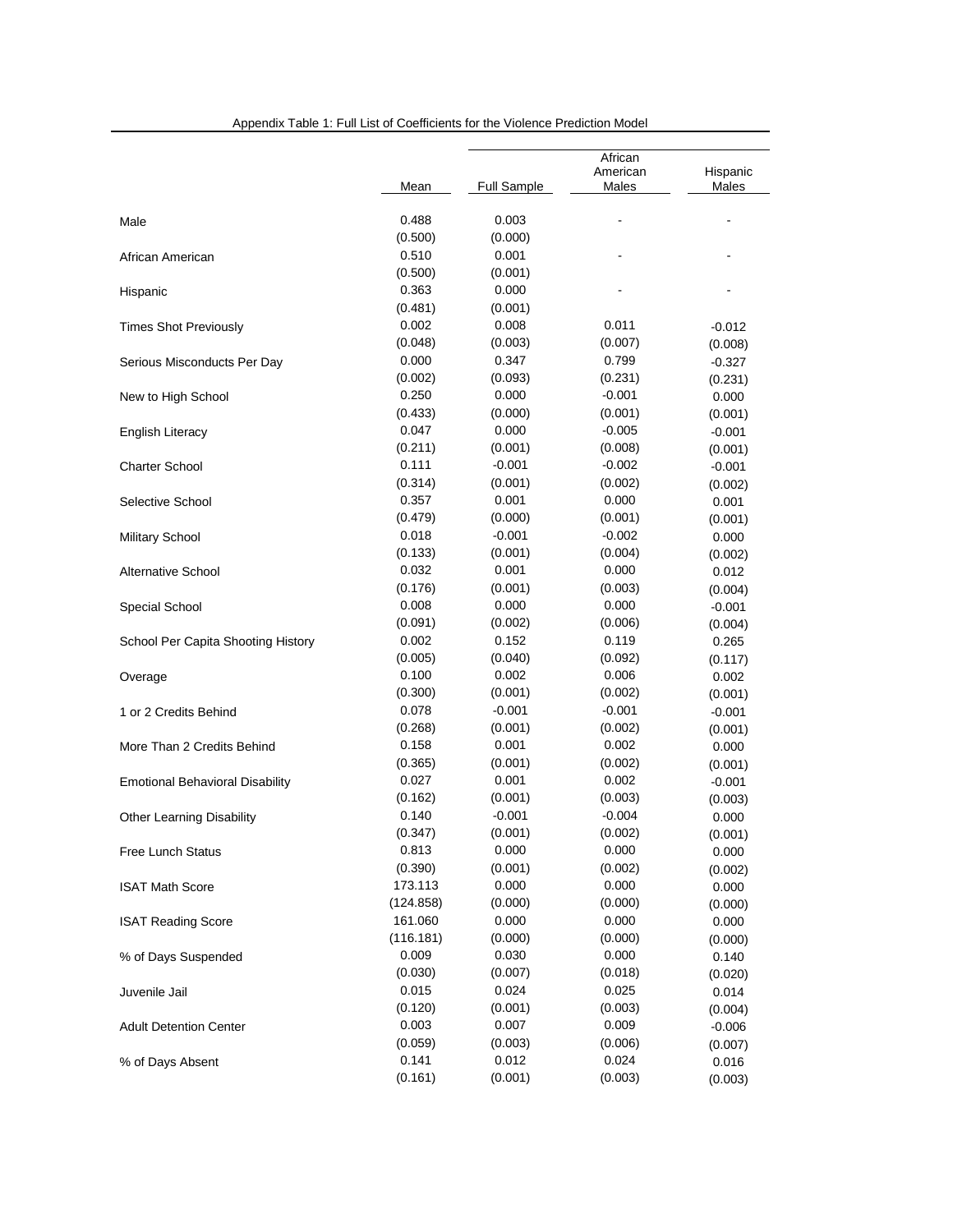| Appendix Table 2: Differences in Fall 2009 Variables For Students Referred to |
|-------------------------------------------------------------------------------|
| YAP                                                                           |

| $\overline{1}$                 |           |            |  |  |  |
|--------------------------------|-----------|------------|--|--|--|
| Outcome Variable               | (1)       | (2)        |  |  |  |
|                                |           |            |  |  |  |
| Victim of a shooting           | 0.010     | 0.011      |  |  |  |
|                                | (0.007)   | (0.007)    |  |  |  |
| Dropout                        | 0.019     | $-0.002$   |  |  |  |
|                                | (0.024)   | (0.023)    |  |  |  |
| Minor misconducts              | $0.543**$ | $-0.230$   |  |  |  |
|                                | (0.187)   | (0.173)    |  |  |  |
| Serious misconducts            | 0.047     | $-0.066$   |  |  |  |
|                                | (0.053)   | (0.052)    |  |  |  |
| Courses completed              | $-0.061$  | $-0.020$   |  |  |  |
|                                | (0.100)   | (0.098)    |  |  |  |
| <b>Courses failed</b>          | 0.005     | $-0.077$   |  |  |  |
|                                | (0.217)   | (0.195)    |  |  |  |
| <b>GPA</b>                     | 0.002     | 0.022      |  |  |  |
|                                | (0.082)   | (0.072)    |  |  |  |
| Days absent                    | $-3.174$  | $-4.437**$ |  |  |  |
|                                | (1.906)   | (1.646)    |  |  |  |
| Days present                   | 2.282     | 3.685      |  |  |  |
|                                | (2.361)   | (2.085)    |  |  |  |
| Days suspended                 | 0.694     | $-0.226$   |  |  |  |
|                                | (0.466)   | (0.447)    |  |  |  |
| <b>Observations</b>            | 12789     | 12789      |  |  |  |
|                                |           |            |  |  |  |
| Demographic controls           | yes       | yes        |  |  |  |
|                                |           |            |  |  |  |
| 2008-2009 school year controls | no        | yes        |  |  |  |

Notes: Each entry represents a regression for which the outcome variable was the dependent variable. The given point estimate is the coefficient on a binary variable for being referred to YAP in one of the three early waves, not including students referred from the principal's list. The omitted category is the control group. Standard errors of coefficients are reported in parentheses. \* denotes significance at 10% level; \*\* denotes significance at 5%-level; \*\*\* denotes significance at 1%-level.